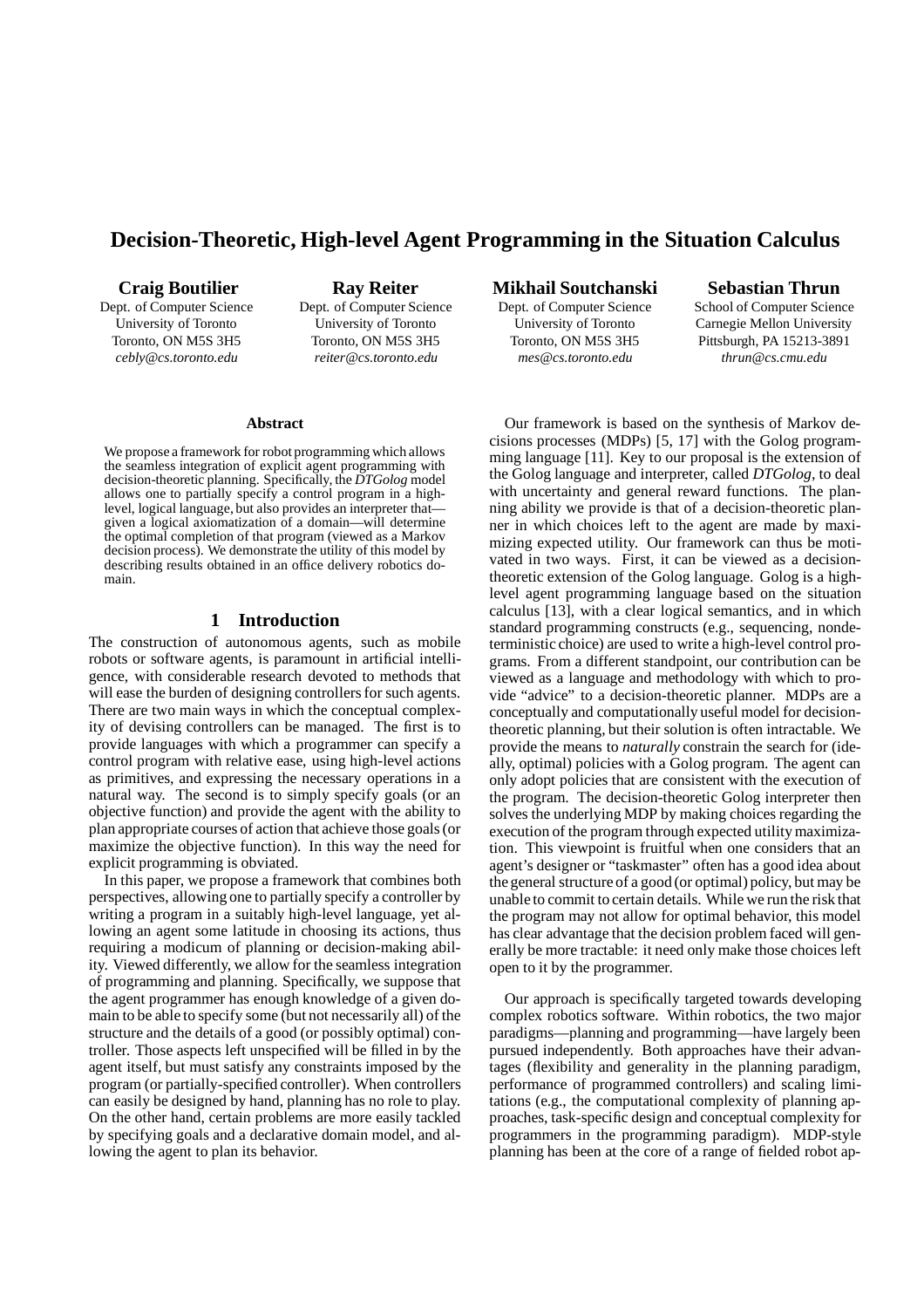plications, such as two recent tour-guide robots [6, 23]. Its ability to cope with uncertain worlds is an essential feature for real-world robotic applications. However, MDP planning scales poorly to complex tasks and environments. By programming easy-to-code routines and leaving only those choices to the MDP planner that are difficult to program (e.g., because the programmer cannot easily determine appropriate or optimal behavior), the complexity of planning can be reduced tremendously. Note that such difficult-to-program behaviors may actually be quite easy to *implicitly* specify using goals or objectives.

To demonstrate the advantage of this new framework, we have developed a prototype mobile office robot that delivers mail, using a combination of pre-programmed behavior and decision-theoretic deliberation. An analysis of the relative trade-offs shows that the combination of programming and planning is essential for developing robust, scalable control software for robotic applications like the one described here.

We give brief overviews of MDPs and Golog in Sections 2 and 3. We describe the DTGolog representation of MDPs and programs and the DTGolog interpreterin Section 4, and illustrate illustrate the functioningof the interpreter by describing its implementation in a office robot in Section 5.

### **2 Markov Decision Processes**

We begin with some basic background on MDPs (see [5, 17] for further details on MDPs). We assume that we have a stochastic dynamical system to be controlled by some agent. A fully observable MDP  $M = \langle S, A, \text{Pr}, R \rangle$  comprises the following components.  $S$  is a finite set of *states* of the system being controlled. The agent has a finite set of *actions* with which to influence the system state. Dynamics are given by  $Pr : \mathcal{S} \times \mathcal{A} \times \mathcal{S} \rightarrow [0,1]$ ; here  $Pr(s_i, a, s_j)$  denotes the probability that action  $a$ , when executed at state  $s_i$ , induces a transition to  $s_i$ .  $R : \mathcal{S} \to \Re$  is a real-valued, bounded *reward function*. The process is fully observable: though the agent cannot predict with certainty the state that will be reached when an action is taken, it can observe that state precisely once it is reached.

The decision problem faced by the agent in an MDP is that of forming an *optimal policy* (a mapping from states to actions) that maximizes expected total accumulated reward over some horizon of interest. An agent finding itself in state  $s<sup>t</sup>$  at time t must choose an action  $a<sup>t</sup>$ . The *expected value* of a course of action  $\pi$  depends on the specific objectives. A *finite-horizon* decision problem with horizon  $T$  measures the value of  $\pi$  as  $E(\sum_{t=0}^{T} R(s^t) | \pi)$  (where expectation is taken w.r.t.  $Pr$ ).<sup>1</sup> For an MDP with horizon T, a *(nonstationary) policy*  $\pi$  :  $S \times \{1, \dots, T\}$   $\rightarrow$  *A* associates with each state s and stage-to-go  $t \leq T$  an action  $\pi(s, t)$  to be executed at s with t stages remaining. An *optimal* policy is one with maximum expected value at each state-stage pair.

A simple algorithm for constructing optimal policies is *value iteration* [4, 17]. Define the *t*-stage-to-go value function  $V^t$  by setting  $V^0(s_i) = R(s_i)$  and, for all  $1 \le t \le T$ :

$$
V^{t}(s_{i}) = R(s_{i}) + \max_{a \in \mathcal{A}} \{ \sum_{s_{j} \in \mathcal{S}} \Pr(s_{i}, a, s_{j}) V^{t-1}(s_{j}) \} \quad (1)
$$

By setting  $\pi(s_i, t)$  to the action a maximizing the right-hand term, the resulting policy  $\pi$  will be optimal.

One difficulty faced by (the classical versions of) such algorithms is their reliance on an explicit state-space formulation; as such, their complexity is exponential in the number of state variables. However, "logical" representations such as STRIPS and dynamic Bayesian networks have recently been used to make the specification and solution of MDPs much easier [5].

When the system is known to start in a given state  $s_0$ , the *reachability structure* of the MDP can also be exploited for computational gain. Reachability analysis allows one to restrict value and policy computations to states reachable by some sequence of actions. This form of *directed value iteration* can be effected by building a search tree rooted at state  $s_0$ : its successors at level 1 of the tree are possible actions; the successors at level 2 of any action node are those states that can be reached with nonzero probabilitywhen that action is taken at state  $s_0$ ; and deeper levels of the tree are defined recursively in the same way. For an MDP with finite horizon  $k$ , the tree is built to level  $2k$ : the value of of any state is given by the maximum among all values of its successor actions, and the value of an action is given by the expected value of its successor states.<sup>2</sup> Search-based approaches to solving MDPs can use heuristics, learning, sampling and pruning to improve their efficiency [3, 7, 8, 9, 10]. Declarative search control knowledge, used successfully in classical planning [2], might also be used to prune the search space. In an MDP, this could be viewed as restricting the set of policies considered. This type of approach has been explored in the more general context of value iteration for MDPs by Parr and Russell [14]: they use a finite state machine to model a partial policy and devise an algorithmto find the optimal policy consistent with the constraints imposed by the FSM. In Section 4 we develop the DTGolog interpreter to capture similar intuitions. We will marry the MDP model with the Golog programming language [11].

# **3 The Situation Calculus and Golog**

The situation calculus is a first-order language for axiomatizing dynamic worlds. In recent years, it has been considerably extended beyond the "classical" language to include concurrency, continuous time, etc., but in all cases, its basic ingredients consist of *actions*, *situations* and *fluents*.

Actions are first-order terms consisting of an action function symbol and its arguments. In the approach to representing time in the situation calculus of [18], one of the arguments to such an action function symbol—typically, its last argument—is the time of the action's occurrence. For example,  $startGo(l, l', 3.1)$  might denote the action of a robot starting to move from location  $l$  to  $l'$  at time 3.1. Following Reiter

<sup>&</sup>lt;sup>1</sup>We focus on finite-horizon problems to keep the presentation short, though everything we describe can be applied with little modification to discounted, infinite-horizon MDPs.

<sup>&</sup>lt;sup>2</sup> States at the leaves are assigned their reward value.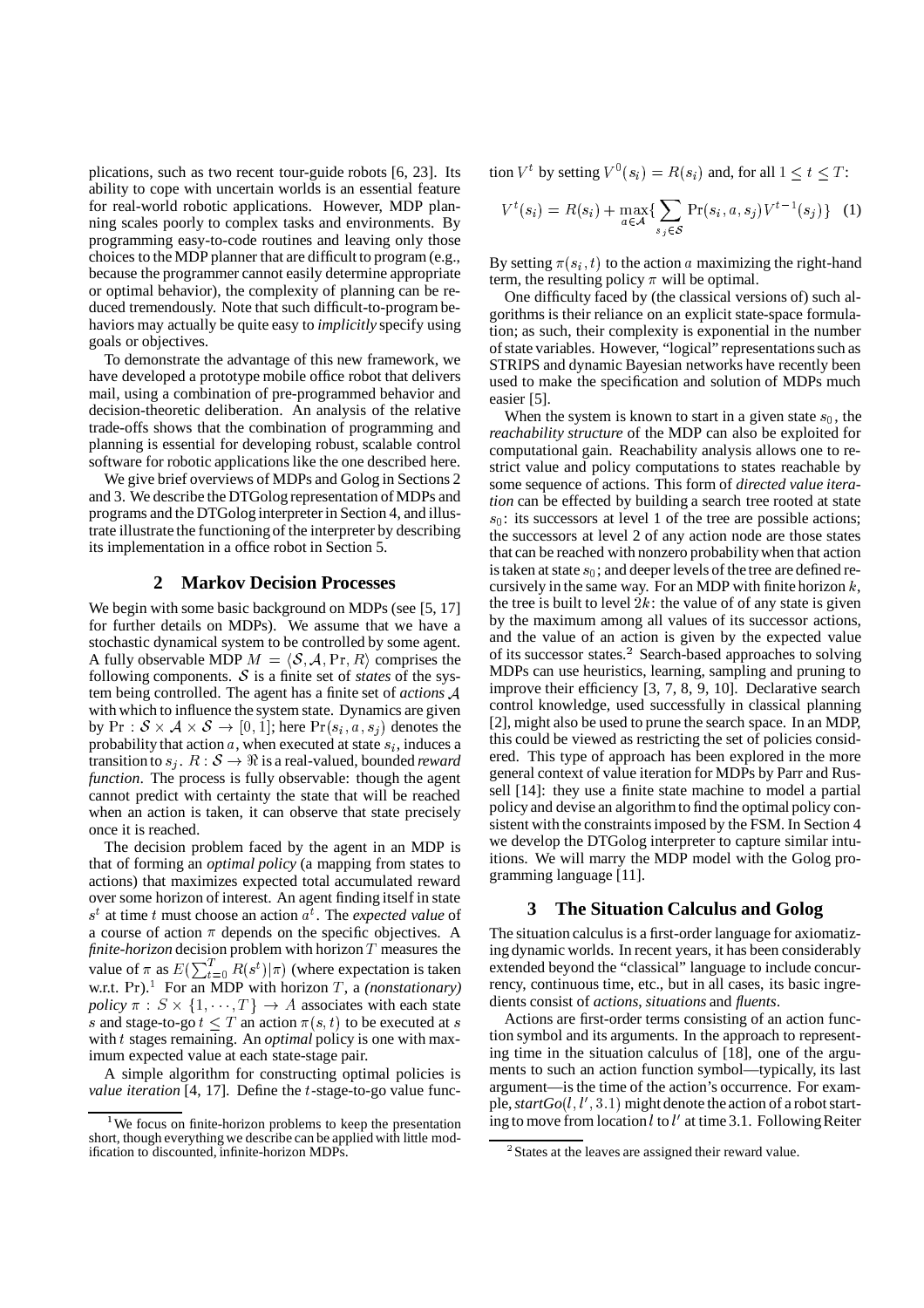[18], all actions are instantaneous (i.e, with zero duration).<sup>3</sup>

A *situation* is a first-order term denoting a sequence of actions. These sequences are represented using a binary function symbol  $do: do(\alpha, s)$  denotes the sequence resulting from adding the action  $\alpha$  to the sequence s. The special constant  $S_0$  denotes the *initial situation*, namely the empty action sequence. Therefore, the situation term

$$
do(endGo(l, l', 7.3), do(statGrasp(o, 2), do(statGo(l, l', 2), S_0)))
$$

denotes the following sequence of actions:  $startGo(l, l', 2)$ ,  $startGrasp(o, 2)$ ,  $endGo(l, l')$  . Foundational axioms for situations without time are given in [15]. Axioms for situations with time are given in [19]. We refer to these papers for further details.

Relations or functions whose values vary from state to state are called *fluents*, and are denoted by predicate or function symbols whose last argument is a situation term. For example,  $closeTo(x, y, s)$  might be a relational fluent, meaning that when the robot performs the action sequence denoted by the situation term  $s$ ,  $x$  will be close to  $y$ .

A domain theory is axiomatized in the situation calculus with four classes of axioms (see [15] for details):

**Action precondition axioms:** There is one for each action function  $A(\vec{x})$ , with syntactic form  $Poss(A(\vec{x}), s) \equiv$  $\Pi_A(\vec{x}, s)$ . Here,  $\Pi_A(\vec{x}, s)$  is a formula with free variables among  $\vec{x}$ , s. These are the preconditions of action A.

**Successor state axioms:** There is one for each relational fluent  $F(\vec{x}, s)$ , with syntactic form  $F(\vec{x}, do(a, s)) \equiv 5$ . Condition  $\Phi_F(\vec{x}, a, s)$ , where  $\Phi_F(\vec{x}, a, s)$  is a formula with free variables among  $a, s, \vec{x}$ . These characterize the truth values of the fluent F in the next situation  $do(a, s)$  in terms of the current situation  $s$ , and they embody a solution to the frame problem for deterministic actions ([20]). There are similar axioms for functional fluents, but we shall not be using these in this paper, so we omit them.

**Unique names axioms for actions:** These state that the actions of the domain are pairwise unequal.

**Initial database:** This is a set of sentences whose only situation term is  $S_0$ ; it specifies the initial problem state.

**Example** The following are action precondition and successor state axioms for a blocks world. To keep the example short, we suppose that blocks may only be moved onto other blocks. The axioms appeal to a process fluent  $moving(x, y, t, t', s)$ , meaning that block x is in the process of moving to y, and t and  $t'$  are the initiation and termination times of this process. The process has its own instantaneous initiating and terminating actions,  $startMove(x, y, t)$  and  $endMove(x, y, t)$ , with the obvious meanings.

### **Action Precondition Axioms**

 $Poss(startMove(x, y, t), s) \equiv clear(x, s) \wedge$  $clear(y, s) \wedge x \neq y \wedge t = start(s),$  $Poss(endMove(x, y, t), s) \equiv (\exists t') moving(x, y, t', t, s).$ 

### **Successor State Axioms**

 $clear(x, do(a, s)) \equiv$  $(\exists y, z, t)$  {  $on(y, x, s) \wedge a = startMove(y, z, t)$  }  $\vee$  $clear(x, s) \wedge \neg (\exists y, t)a = endMove(y, x, t),$ 

$$
on(x, y, do(a, s)) \equiv (\exists t)a = endMove(x, y, t) \lor on(x, y, s) \land \neg (\exists z, t)a = startMove(x, z, t), onTable(x, do(a, s)) \equiv onTable(x, s) \land
$$

$$
\neg (\exists y, t) a = start \,\widetilde{M}ove(x, y, t).
$$

 $moving(x, y, t, t', do(a, s)) \equiv a = startMove(x, y, t) \wedge$  $t' = t + moveDuration(x, y, s) \vee$  $moving(x, y, t, t', s) \wedge a \neq endMove(x, y, t').$ 

Golog [11] is a situation calculus-based programming language for defining complex actions in terms of a set of primitive actions axiomatized in the situation calculus as described above. It has the standard—and some not-so-standard control structures found in most Algol-like languages.

- 1. *Sequence:*  $\alpha$ ;  $\beta$ . Do action  $\alpha$ , followed by action  $\beta$ .
- 2. *Test actions:*  $p$ ? Test the truth value of expression  $p$  in the current situation.
- 3. *Nondeterministic action choice:*  $\alpha \mid \beta$ . Do  $\alpha$  or  $\beta$ .
- 4. *Nondeterministic choice of arguments:*  $(\pi \ x) \alpha$ . Nondeterministically pick a value for  $x$ , and for that value of  $x$ , do action  $\alpha$ .
- 5. *Conditionals* (*if-then-else*) and *while* loops.
- 6. *Procedures, including recursion.*

The semantics of Golog programs is defined by macroexpansion, using a ternary relation *Do.*  $Do(\delta, s, s')$  is an *abbreviation* for a situation calculus formula whose intuitive meaning is that  $s'$  is one of the situations reached by evaluating the program  $\delta$  beginning in situation s. Given a program  $\delta$ , one *proves*, using the situation calculus axiomatization of the background domain, the formula  $(\exists s) Do(\delta, S_0, s)$ to compute a plan. Any binding for  $s$  obtained by a constructive proof of this sentence is a legal execution trace, involving only primitive actions, of  $\delta$ . A Golog interpreter for the situation calculus with time, implemented in Prolog, is described in [19].

**Example** The following is a nondeterministic Golog program for the example above.  $makeOne Tower(z)$  creates a single tower of blocks, using as a base the tower whose top block is initially  $z$ .

**proc** 
$$
makeOne Tower(z)
$$
  
\n¬(∃y). $y \neq z \land clear(y)$ ? |  
\n( $\pi x, t$ )[startMove(x, z, t);  
\n( $\pi t'$ ) endMove(x, z, t'); makeOneTour(x)]  
\nendProc

#### **endProc**

Like any Golog program, this is executed by proving

 $(\exists s) Do(makeOne Tower(z), S_0, s),$ 

in our case, using background axioms above. We start with  $S_0$  as the current situation. In general, if  $\sigma$  is the

<sup>&</sup>lt;sup>3</sup> Durations can be captured using processes, as shown below. A full exposition of time is not possible here.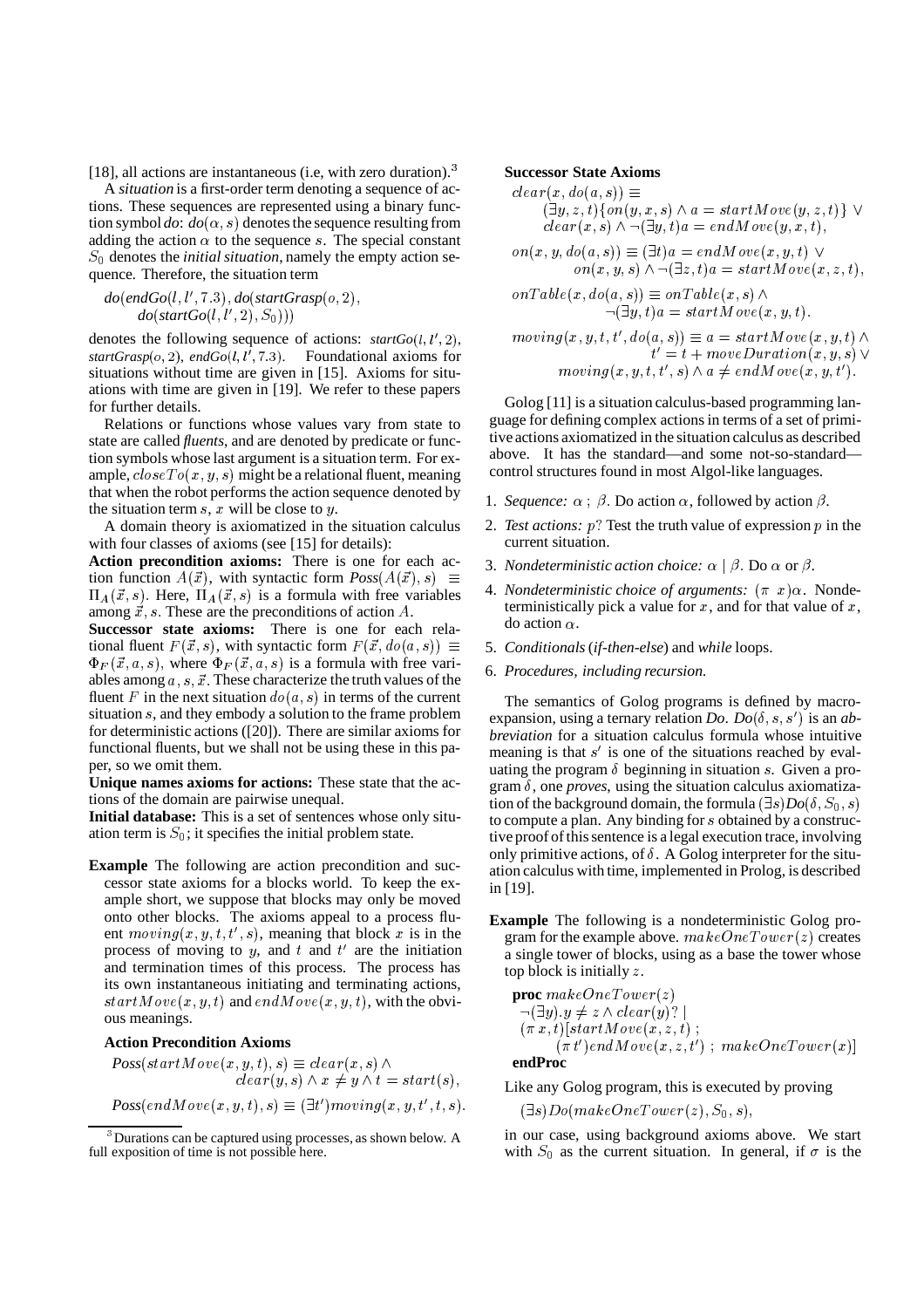current situation,  $makeOne Tower(z)$  terminates in situation  $\sigma$  if  $\neg(\exists y) \cdot y \neq z \land clear(y, \sigma)$  holds. Otherwise it nondeterministically selects a block  $x$  and time t, and "performs"  $startMove(x, z, t)$ , meaning it makes  $do(startMove(x, z, t), \sigma)$  the current situation; then it picks a time t' and "performs"  $endMove(x, z, t')$ , mak- $\text{ing}\quad do (endMove(x,z,t'), do (startMove(x,z,t),\sigma))\quad\quad$ the current situation; then it calls itself recursively. On termination, the current situation is returned as a side effect of the computation; this is an execution trace of the program. It is important to understand that this is an offline computation; the resulting trace is intended to be passed to some execution module for the online execution of the primitive actions in the program trace, in our example, to physically build the tower.

Thus the interpreter will makes choices (if possible) that lead to successful computation of an execution trace of the program. With nondeterministic choice and the specification of postconditions corresponding to goals, Golog can be viewed as integrating planning and programming in deterministic domains.

# **4 DTGolog: Decision-Theoretic Golog**

As a planning model, MDPs are quite flexible and robust, dealing with uncertainty, multiple objectives, and so on, but suffer from several key limitations. While recent work in DTP has focused on the development of compact, natural representations for MDPs [5], little work has gone into the development of first-order languages for specifying MDPs (see [1, 16] for two exceptions). More importantly, the computational complexity of policy construction is prohibitive. As mentioned, one way to circumvent planning complexity is to allow explicit agent programming; yet little work has been directed toward integrating the ability to write programs or otherwise constrain the space of policies that are searched during planning. What work has been done (e.g., [12, 14, 22]) fails to provide a language for imposing such constraints, and certainly offers no tools for "programming" agent behavior.

Golog, on the other hand, provides a very natural means for agent programming. With nondeterministic choice a programmer can even leave a certain amount of "planning" up to the interpreter (or agent being controlled). However, for applications such as robotics programming, the usefulness of Golog is severely limited by its inability to model stochastic domains, or reason decision-theoretically about appropriate choices. Despite these limitations, Golog has been successfully used to provide the high-level control of a museum tourguide robot, controllinguser interaction and schedulingmore than 2,400 exhibits [6].

We have developed DTGolog, a decision-theoretic extension of Golog that allows one to specify MDPs in a firstorder language, and provide "advice" in the form of highlevel programs that constrain the search for policies. Such a program can be viewed as a partially-specified policy: its semantics can be viewed, informally, as the execution of the program (or the completion of the policy) that has highest expected value. DTGolog offers a synthesis of both planning

 $\sigma$ ) ful way to write robot programs. DTGolog allows the approand programming, and isin fact general enough to accommodate both extremes. One can write purely nondeterministic programs that allow an agent to solve an MDP optimally, or purely deterministic programs that leave no decisions in the agent's hands whatsoever. We will see, in fact, that a point between these ends of the spectrum is typically the most usepriate point for any specific problem to be chosen with relative ease. Space precludes the presentation of many important technical details, but we try to provide the basic flavor of DTGolog.

# **4.1 DTGolog: Problem Representation**

The specification of an MDP requires the provision of a background *action theory*—as in Section 3—and a background *optimization theory*—consisting of the specification of a reward function and some optimality criterion (here we require only a horizon  $T$ ). The unique names axioms and initial database have the same form as in standard Golog.

A background action theory in the decision-theoretic setting distinguishes between *deterministic* agent actions and *stochastic* agent actions. Both types are used to form programs and policies. However, the situation resulting from execution of a stochastic action is not determined by the action itself: instead each stochastic agent action is associated with a finite set of deterministic actions, from which "nature" chooses stochastically. Successor state axioms are provided for nature's actions directly (which are deterministic), not for stochastic agent actions (i.e., successor state axioms never mention stochastic agent actions). When a stochastic action is executed, nature chooses one of the associated actions with a specified probability, and the successor state is given by nature's action so chosen. The predicate *stochastic* $(a, s, n)$  relates a stochastic agent action  $a$  to one of nature's action  $n$  in a situation s, and  $prob(n, p, s)$  denotes the probability with which  $n$  is chosen in  $s$ . Deterministic agent's actions are axiomatized in using exactly the same precondition and successor state axioms. This methodology allows us to extend the axiomatization of a domain theory described in the previous section in a minimal way.

As an example, imagine a robot moving between different locations: the process of going is initiated by a deterministic action  $startGo(l_1, l_2, t)$ ; but the terminating action  $endGo(l_1, l_2, t)$  is stochastic (e.g., the robot may end up in some location other than  $l_2$ , say, the hallway). We give nature two choices,  $endGoS(l_1, l_2, t)$  (successful arrival) and  $endGoF(l_1, Hall, t)$  (end with failure), and include axioms such as *stochastic*(*endGo*( $l_1$ , $l_2$ , $t$ ), *s*, *endGoS*( $l_1$ , $l_2$ , $t$ )) and  $prob(endGoS(l_{\,},\,l_{\,2},\,t),$   $0.9,\,s)$  (i.e., successful movement occurs with probability 0.9 in any situation). Let  $going(l_1, l_2, s)$ be the relational fluent meaning that in the situation  $s$  the robot is in the process of moving between locations  $l_1$  and  $l_2$ ; and let *robotLoc*( $l, s$ ) be a relational fluent denoting the robot's location. The following precondition and successor state axioms characterize these fluents, and the actions *startGo*, *endGoS*, *endGoF*:

> $Poss(startGo(l_1, l_2, t), s) \equiv \neg (\exists l, l') going(l, l', s)$  $\wedge$ *robotLoc*( $l_1, s$ ),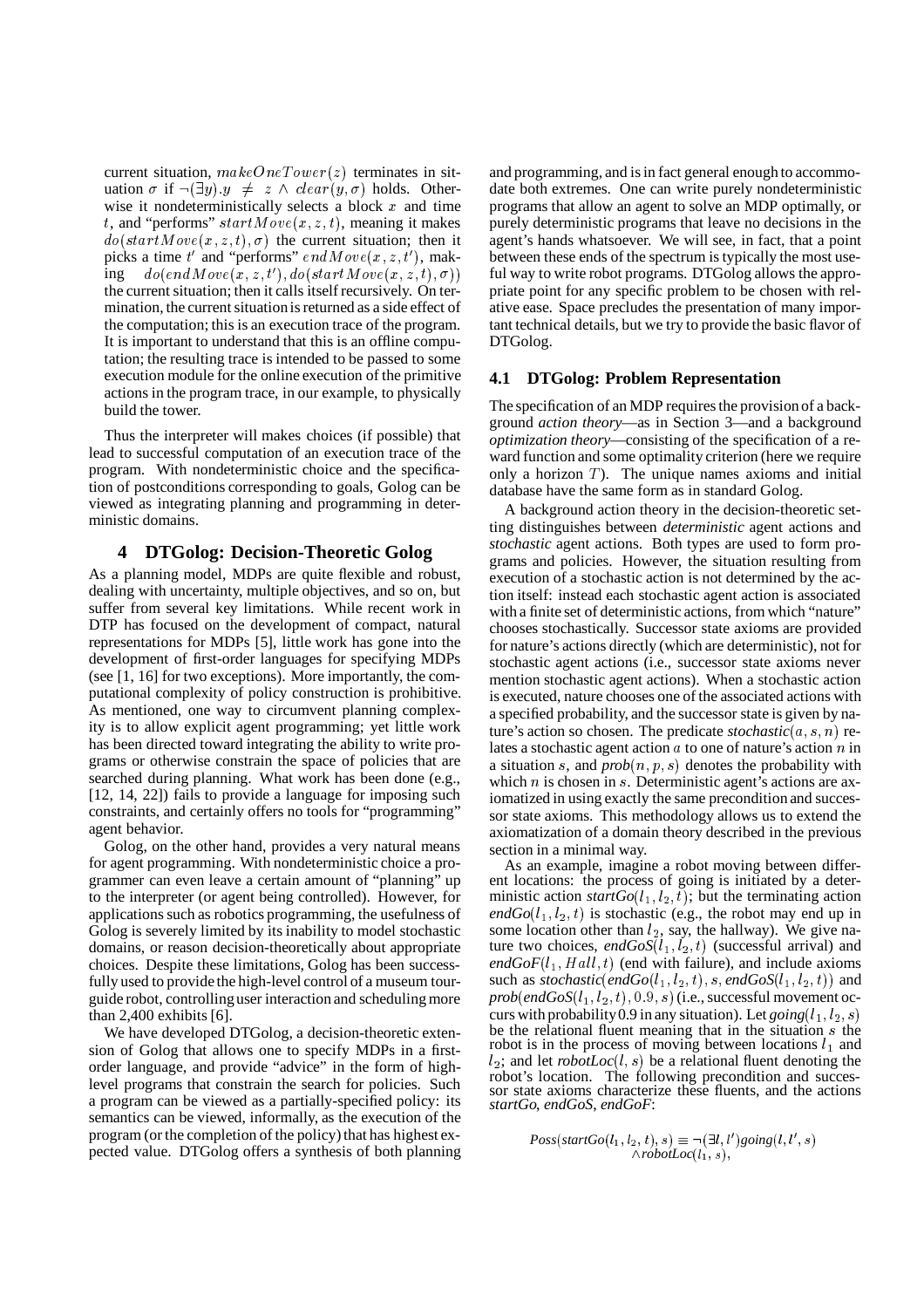$Poss(endGoS(l_1, l_2, t), s) \equiv going(l_1, l_2, s),$  $Poss(endGoF(l<sub>1</sub>, l<sub>2</sub>, t), s) \equiv \exists l'$ .  $going(l<sub>1</sub>, l', s) \wedge l' \neq l<sub>2</sub>$ ,  $going(l, l', do(a, s)) \equiv (\exists t)a = startGo(l, l', t) \vee$  $going(l, l', s) \land \neg (\exists t) a = endGoS(l, l', t$  $\begin{aligned} \operatorname{going}(i, i', s) \wedge \neg (\exists t, l'')a = endGoF(l, l'', t), \end{aligned}$ 

The background action theory also includes a new class of axioms, *sense conditions axioms*, which assert atomic formulae using predicate *senseCond* $(n, \phi)$ : this holds if  $\phi$  is a logical condition that an agent uses to determine if the specific nature's action  $n$  occurred when some stochastic action was executed. We require such axioms in order to "implement" full observability. While in the standard MDP model one simply assumes that the successor state is known, in practice, one must force agents to disambiguate the state using sensor information. The sensing actions needed can be determined from sense condition axioms. The following distinguish successful from unsuccessful movement:

 $senseCond(endGoS(l_1,l_2,t), robotLoc(l_2))$  $\emph{senseCond} (endGoF(l_1,l_2,t), robotLoc(Hall))$ 

<sup>D</sup> <sup>f</sup> A DTGolog optimization theory contains axioms specifying the reward function.<sup>4</sup> In their simplest form, reward axioms use the predicate *reward* $(r, s)$  and assert costs and rewards as a function of the action taken, properties of the current situation, or both (note that the action taken can be recovered from the situation term). For instance, we might assert

$$
hasCoffee(Jill, s) \supset \text{reward}(6.3, s)
$$

Because primitive actions have an explicit temporal argument, we can also describe time-dependent reward functions easily (associated with behaviors that extend over time).<sup>5</sup> This often proves useful in practice. In a given temporal Golog program, the temporal occurrence of certain actions can be uniquely determined either by temporal constraints or by a programmer. Other actions may occur at any time in a certain interval determined by temporal inequalities; for any such action  $A(\vec{x}, t)$ , we can instantiate the time argument by maximizing the reward for reaching the situation  $(A(\vec{x}, t), s)$ . For example, suppose the robot receives a reward  $r = max(\frac{100-t}{distance(l, l_0)})$  for doing the action  $endGoS(l_1, l_2, t)$  in s. With this reward function, the robot is encouraged to arrive at the destination as soon as possible and is also encouraged to go to nearby locations (because the reward in inversely proportional to distance).

Our representation is related somewhat to the representations proposed in [1, 8, 16].

# **4.2 DTGolog: Interpreter**

In what follows, we assume that we have been provided with a background action theory and optimization theory. We interpret DTGolog programs relative to this theory. DTGolog programs are written using the same program operators as Golog programs. The semantics is specified in a similar fashion, with the predicate *BestDo* (described below) playing the role of *Do*. However, the structure of *BestDo* (and its Prolog implementation) is rather different than that of *Do*.

 each branch. Furthermore, when the stochastic primitive One difference reflects the fact that primitive actions can be stochastic. Execution traces for a sequence of primitive actions need not be simple "linear" situation terms, but rather branching "trees", with probabilities of occurrence labeling action dictated by a program is executed, one action outcome may preclude continuation of the program, while another may lead to successful completion. In general, a program "trace" will be associated with a probabilityof *successful completion* of the program. If an agent enters a situation where the next step of its program is impossible, we halt execution of the program by having the agent execute a zero-cost *Stop* action that takes it to a zero-cost absorbing state.<sup>6</sup>

A second difference has to do with how a "legal trace" is defined. In the original Golog framework, no criteria are used to distinguish one legal execution trace from another. In our decision-theoretic setting, we want nondeterministic choices to be made in a way that maximizes value. Given a choice between two actions (or subprograms) at some point in a program, the interpreter chooses the action with highest expected value, mirroring the structure of an MDP search tree. Intuitively, then, the semantics of a DTGolog program willbe given by the *optimal execution of that program*, where optimality is defined in much the same way as for MDPs. Viewing the program as advice—or a constraint on the set of policies we are allowed to consider—the DTGolog interpreter provides us with an optimal execution trace of  $\delta$ . Specifically, every nondeterministic choice point will be *grounded* with the selection of an optimal choice.

We note that there is some subtlety in the interpretation of a DTGolog program: on the one hand, we wish the interpreter to choose a course of action with maximal expected value; on the other, it should follow the advice provided by the program. Because certain choices may lead to abnormal termination (incomplete execution) of the program with varying probabilities, the success probability associated with a policy can be loosely viewed as the degree to which the interpreter adhered to the program. Thus we have a multi-objective optimization problem, requiring some tradeoff between success probability and expected value of a policy. We use a predicate  $\leq$  that compares pairs of the form  $\langle p, v \rangle$ , where p is a success probability and  $v$  is an expected value.<sup>7</sup>

 $4$ We require an optimality criterion to be specified as well. We assume a finite-horizon  $T$  in this work.

 $5$ These can be dealt with in the interpreter because of our use of situation terms rather than states.

 $6$ This can be viewed as having an agent simply give up its attempt to run the program and await further instruction.

<sup>&</sup>lt;sup>7</sup> How one defines this predicate depends on how one interprets the advice embodied in a program. In our implementation, we use a mild lexicographic preference where  $\langle p_1, v_1 \rangle < \langle p_2, v_2 \rangle$  whenever  $p_1 = 0$  and  $p_2 > 0$  (so an agent cannot choose an execution that guarantees failure). If both  $p_1$  and  $p_2$  are zero, or both are greater than zero, than the  $v$ -terms are used for comparison. It is important to note that certain forms of multiattribute preference could violate the dynamic programming principle, in which case our search procedurewould have to be revised (as would any form of dynamic programming). This is not the case with any criteria we consider here and is not violated by our lexicographic preference.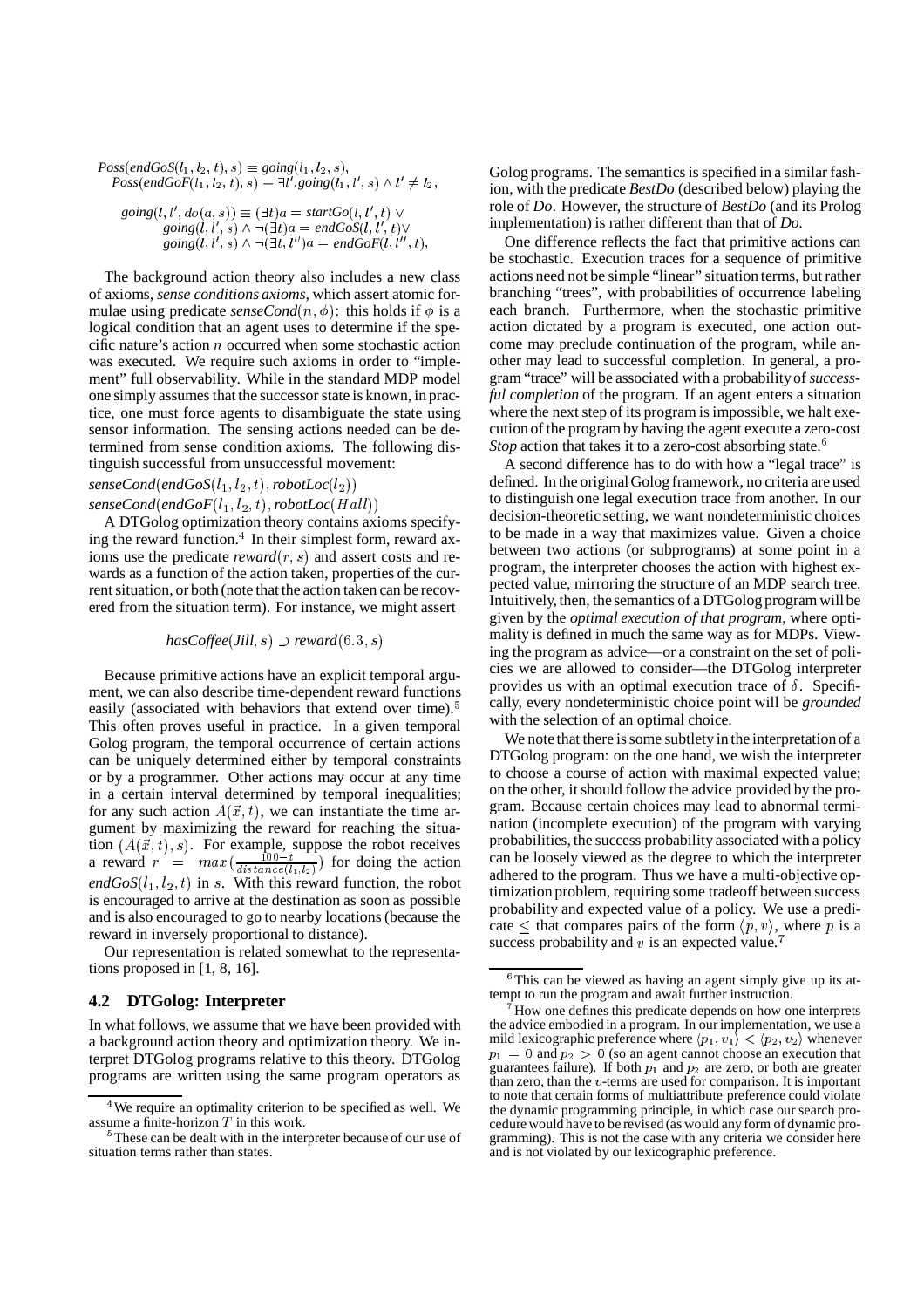The semantics of a DTGolog program is defined by a predicate  $\text{BestDo}(E, S, \pi, V, P, k)$ , where  $E$  is a program,  $S$  is an atu initial situation,  $\pi$  is the optimal conditional policy or completion of program  $E$  in situation  $S$ ,  $V$  is the expected value of that policy,  $P$  is the probability of successful execution of E under  $\pi$ , and k is the horizon of interest. Generally, an intepreter implementing this definition will be called with a program E and situation S, with arguments  $\pi$ , V and P in- below) stantiated by the interpreter. The policy returned by the interpreter is a DTGolog program composed only of: agent actions, *senseEffect*( $A$ ) actions (which serve to identify nature's choices), and tests specified by sense conditions, where these are composed sequentially; and the nondeterministic choice operator. Nondeterministic choices are used *only* to connect alternative program branches after a *senseEffect* action, implementing a conditional plan. Each program branch is headed by a test condition determining which of nature's outcomes was implemented. Thus the "choice" is actually *dictated* by nature (not the agent).

We illustrate the structure of the definition of *BestDo* by examining some of the important Prolog clauses in the implementation of our interpreter.<sup>8</sup> Intuitively, the interpreter builds an analog to an MDP search tree of some suitable depth, and evaluates nondeterministic choices in the usual way. Note that unlike a full MDP search tree, many nodes at action levels do *not* involve choices; rather they have only one possible action: the action dictated by the program.

How uncertainty is handled is best dealt with by examining how the interpreter deals with the initial agent actions in a program. We start with the case of a deterministic action.

```
\mathtt{bestDo(A : E, S, Pol, V, Prob, k)}:agentAction(A), deterministic(A),<br>
(not poss(A,S), Pol=stop, Prob is 0, reward(V,S);<br>
poss(A,S), start(S,T1), time(A,T2), T1 $<= T2,<br>
bestDo(E,do(A,S),RestPol,Vfuture,Prob,k-1),
    reward(R,S),
    V is R + Vfuture,
     (RestPol = nil, Pol = A ;
not RestPol=nil, Pol = (A : RestPol)
     )
  ).
```
A program that begins with a deterministic agent action  $A$  (if corresponding A is possible in situation  $S$ ) has its optimal execution defined as the optimal execution of the remainder of the program  $E$ in situation  $(A, S)$ . Its value is given by the expected value of this continuation plus the reward in  $S$  (action cost for  $A$  With the can be included), while its success probability is given by the success probability of its continuation. The optimal policy is <sup>M</sup> followed by the optimal policy for the remainder. Notice that if  $\overline{A}$  is *not* possible at  $S$ , then the policy is simply the *Stop* action, success probabilityis zero, and the value is simply the reward associated with situation S.

The definition is slightly different when  $A$  is stochastic:

```
bestDo(A : E,S,Pol,V,Prob,k) :-
agentAction(A), nondet(A,S,Outcomes),
backedUpValue(E,Outcomes,S,RestPol,FV,Prob,k),
  reward(R,S),
( RestPol = stop, V = R, Pol = (A : stop) ;
not RestPol=stop, V is R + FV,
Pol=(A : senseEffect(A) : (RestPol))
  ).
```

```
{}^8This definition is not complete, but does illustrate the most im-
portant concepts.
```

```
<sup>9</sup>All of our clauses are defined for horizon k > 0; the case of
k = 0 is straightforward.
```
In this case, A consists of a stochastic choice from a set of nature's actions: the predicate *nondet* $(A, S, Outcomes)$  has as its last argument the list of all nature's actions related to stochastic action  $A$  (this list is computed from the predicate  $stochastic(A, S, N)$  given in the action theory). Each of nature's actions gives rise to a new situation, which occurs with a given probability. The predicate *BackedUpValue* (defined below) intuitively considers the values of the optimal execution of the remainder of the program  $E$  in *each* of those situations, and defines the expected value and success probability of the remainder of the program based on the evaluation of each of these situations. Total expected value is given by adding the current reward to the expected value of  $E$ , and the optimal policy is given by  $A$ , followed by the action *senseEffect* $(A)$ —which determines which of the possible outcomes was actually realized—together with the optimal policy for  $E$ .

*BackedUpValue* is straightforward in the case where the list of nature's actions contains a single outcome.

```
backedUpValue(E,[AN],S,Pol,V,Prob,k) :-
  poss(AN,S), start(S,T1), time(AN,T2),
T1 $<= T2, prob(AN,PA,S),
  bestDo(E,do(AN,S),PolA,VA,ProbA,k-1),<br>V is PA * VA, Prob is PA * ProbA,<br>senseCondition(AN,W),<br>( PolA = nil, Pol= ?(W) ;
       not PolA=nil, Pol= (?(W) : PolA)
     ).
```
backedUpValue(E,[AN],S,Pol,V,Prob,k) :- not poss(AN,S), Pol=stop, Prob is 0, reward(V,S).

The standard recursion over the list *Outcomes* when it contains more than one element yields the policy and allows us to compute the total probability of branches that lead to successful execution and the expected utility of all branches:

```
backedUpValue(E,[A,B | L], S,Pol, V,Prob, k)<br>backedUpValue(E,[A], S,PolA, VA,ProbA, k),<br>backedUpValue(E,[A], S,PolA, VA,ProbT, k),<br>V is VA + VT, Prob is ProbA + ProbT,<br>(PolA=stop, Tree=stop, Pol=stop; CPolA=for<br>(PolA=st
  ).
```
The expected utility and termination probability are determined using the probability of each outcome, and the policy corresponding to each outcome has that outcome's sense condition placed as the first action (essentially guarding against execution of that branch unless that outcome in fact occurred).

With this in hand, the definition applied to complex program-forming operators can be given:

```
bestDo(?(C) : E,S,Pol,V,Prob,k) :-
holds(C,S), bestDo(E,S,Pol,V,Prob,k) ;
holds(-C,S), Prob is 0, Pol=stop, reward(V,S).
/* nondeterministic choice of an argument */<br>bestDo(pi(X,E1) : E,S,Pol,V,P,k) :-<br>sub(X,_,E1,E2), /*E2 results from substitution of a value for X*/<br>bestDo(E2 : E,S,Pol,V,P,k).
    /* nondeterministic choice between E1 and E2 */
bestDo((E1 # E2) : E,S,Pol,V,P,k) :-
bestDo(E1 : E,S,Pol1,V1,P1,k),
bestDo(E2 : E,S,Pol2,V2,P2,k),
( lesseq(V1,P1,V2,P2), Pol=Pol2, P=P2, V=V2;
                greatereq(V1, P1, V2, P2), Pol=Pol1, P=P1, V=V1).
bestDo(if(C,E1,E2) : E,S,Pol,V,Prob,k) :-
holds(C,S), bestDo(E1 : E,S,Pol,V,Prob,k) ;
holds(-C,S), bestDo(E2 : E,S,Pol,V,Prob,k).
bestDo(while(C,E1) : E,S,Pol,V,Prob,k) :-
holds(-C,S), bestDo(E,S,Pol,V,Prob,k) ;
holds(C,S), bestDo(E1 : while(C,E1) : E,S,Pol,V,Prob,k).
bestDo(ProcName : E,S,Pol,V,Prob,k) :- proc(ProcName,Body),
bestDo(Body : E,S,Pol,V,Prob,k).
```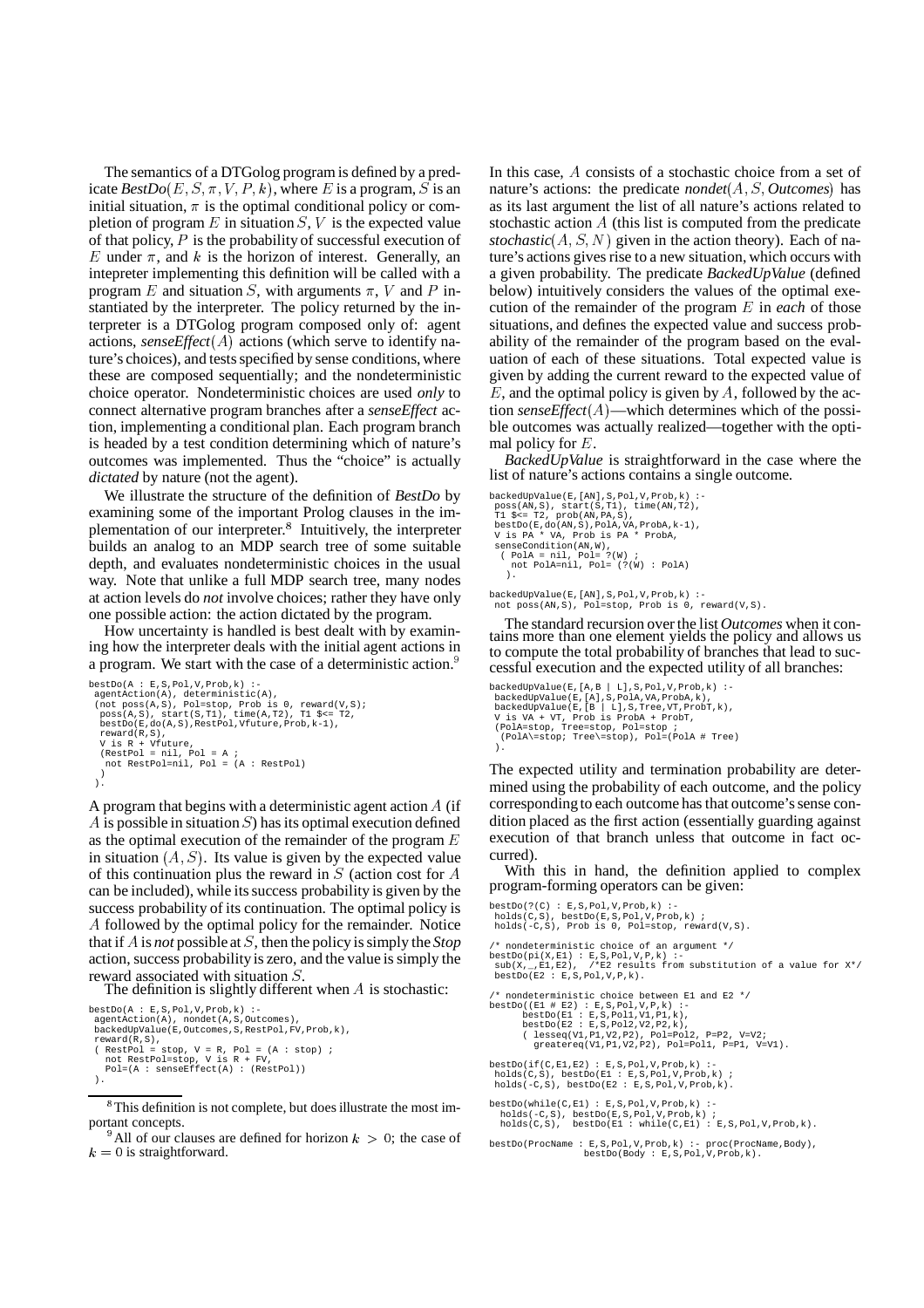Of special interest is the clause involving nondeterministic choice between two complex actions E1 and E2. Given the choice between two subprograms, the optimal policy is given by that subprogram with optimal execution. The  $\leq$ predicate is used to compare the expected values and success probabilities of the two alternatives. The standard argument choice construct offered by Golog does not guarantee that an optimal argument will be chosen above. For this reason, in DTGolog we provide a new decision-theoretic construct  $pickBest(X, F, E)$ , whose execution requires that program  $E$  be executed using the best argument value from the finite range of values  $F$  to instantiate argument  $X$ : the

```
bestDo(pickBest(X,F,E1) : E,S,Pol,V) :-
range(F,R), /* R is the list of values */
bestDoAll(X,R,E1 : E,S,Pol,V).
bestDoAll(X,[D],E,S,Pol_D,V_D) :-
sub(X,D,E,E_D), /* Substitute value D for X in E; get E_D */
   b(x,D,E,E_D), /* Subst<br>bestDo(E_D,S,Pol_D,V_D).
bestDoAll(X,[D1, D2 | R],E,S,Pol,V) :-
sub(X,D1,E,E1), bestDo(E1,S,Pol1,V1),
    bestDoAll(X,[D2 | R],E,S,Pol2,V2),
(lesseq(V1,Pol1,V2,Pol2), Pol=Pol2, V=V2 ;
greatereq(V1,Pol1,V2,Pol2), Pol=Pol1, V=V1).
```
The optimal policy is the policy that corresponds to the best value of the argument varied over a finite number of alternatives; the interpreter finds it using the  $\leq$  predicate to compare pairwise the expected values and success probabilities of all alternatives.

Space precludes a detailed discussion, but we can provide a formal account in a fairly abstract setting of the notion of an optimal policy constrained by a program, and show that our definitions correspond to this notion of optimality. Intuitively, we view a policy as a mapping from situation terms into action choices. A program imposes constraints on possible mappings, dictating specific actions except where nondeterministic choices appear. An optimal policy is simply an extension of the mapping dictated by the completion of the program with highest expected value.

# **5 Robot Programming**

One of the key advantages of DTGolog as a framework for robot programming and planning is its ability to allow behavior to be specified at any convenient point along the programming/planning spectrum. By allowing the specification of stochastic domain models in a declarative language, DT-Golog not only allows the programmer to specify programs in a natural fashion (using robot actions as the base level primitives), but also permits the programmer to leave gaps in the program that will be filled in optimally by the robot itself. This functionality can greatly facilitate the development of complex robotic software. Planning ability can allow for the scheduling of complex behaviors that are difficult to preprogram. It can also obviate the need to reprogram a robot to adapt its behavior to reflect environmental changes or changes in an objective function. Programming, in contrast, is crucial in alleviating the computational burden of uninformed planning.

To illustrate these points, we have developed a mobile delivery robot, tasked to carry mail and coffee in our office building. The physical robot is an RWI B21 robot, equipped with a laser range finder. The robot navigates using BeeSoft [6, 23], a software package that includes methods for

map acquisition, localization, collision avoidance, and online path planning. Figure 1d shows a map, along with a delivery path (from the main office to a recipient's office).

Initially, the robot moves to the main office, where someone loads mail on the robot, as shown in Figure 1a. DTGolog then chooses a recipient by utility optimization. Figure 1b shows the robot traveling autonomously through a hallway. If the person is in her office, she acknowledges the receipt of the items by pressing a button on the robot as shown in Figure 1c; otherwise, after waiting for a certain period of time, the robotmarks the delivery attempt as unsuccessful and continues with the next delivery. The task of DTGolog, thus, is to schedule the individual deliveries in the face of stochastic action effects arising from the fact that people may or may not be in their office at the time of delivery. It must also contend with different priorities for different people and balance these against the domain uncertainty.

Our robot is provided with the following simple DTGolog program:

while  $(\exists n \text{ horizon}(n) \land n < k)$  $pickBest(p, \ people,$ 

$$
(\neg status(p, Out) \land \exists n \text{ mailPresent}(p, n) \land \neg hasMail(p))?
$$
  
 
$$
\pi t [deliverTo(p, t)] )
$$

**endWhile**

Intuitively, this program chooses people from the list people for mail delivery and delivers mail in the order that maximizes expected utility (coffee delivery can be incorporated readily). deliverTo is itself a complex procedure involving picking up items for a person, moving to the person's office, delivering the items, and returning to the mailroom. But this sequence is a very obvious one to handcode in our domain, whereas the optimal ordering of delivery is not (and can change, as we'll see). We have included a guard condition in the program so that only people who are not known to be out of the office and who have items to be delivered are actually considered. Interestingly the status fluent (denoting whether a person is in their office) allows us to mimic limited partial observability: it can take on the value *unknown* in which case delivery is attempted. If the person is out (delivery failure is sensed), their status becomes out (so no future deliveries are attempted). The robot's prior over the status of a given person (whether in or out) isreflected in the transition probabilities for the *status* fluent.

Several things emerged from the development of this code. First, the same program determines different policiesand very different qualitative behavior—when the model is changed or the reward function is changed. As a simple example, when the probability that Ray (high priority) is in his office is  $0.8$ , his delivery is scheduled before Craig's (low priority); but when that probability is lowered to  $0.6$ , Craig's delivery is scheduled beforehand. Such changes in the domain would require a change in the control program if not for the planning ability provided by DTGolog. The computational requirements of this decision making capability are much less than those should we allow completely arbitrary policies to be searched in the decision tree.

Note that full MDP planning can be implemented within the DTGolog interpreter by running it with the program that allows *any* (feasible) action to be chosen at *any* time. This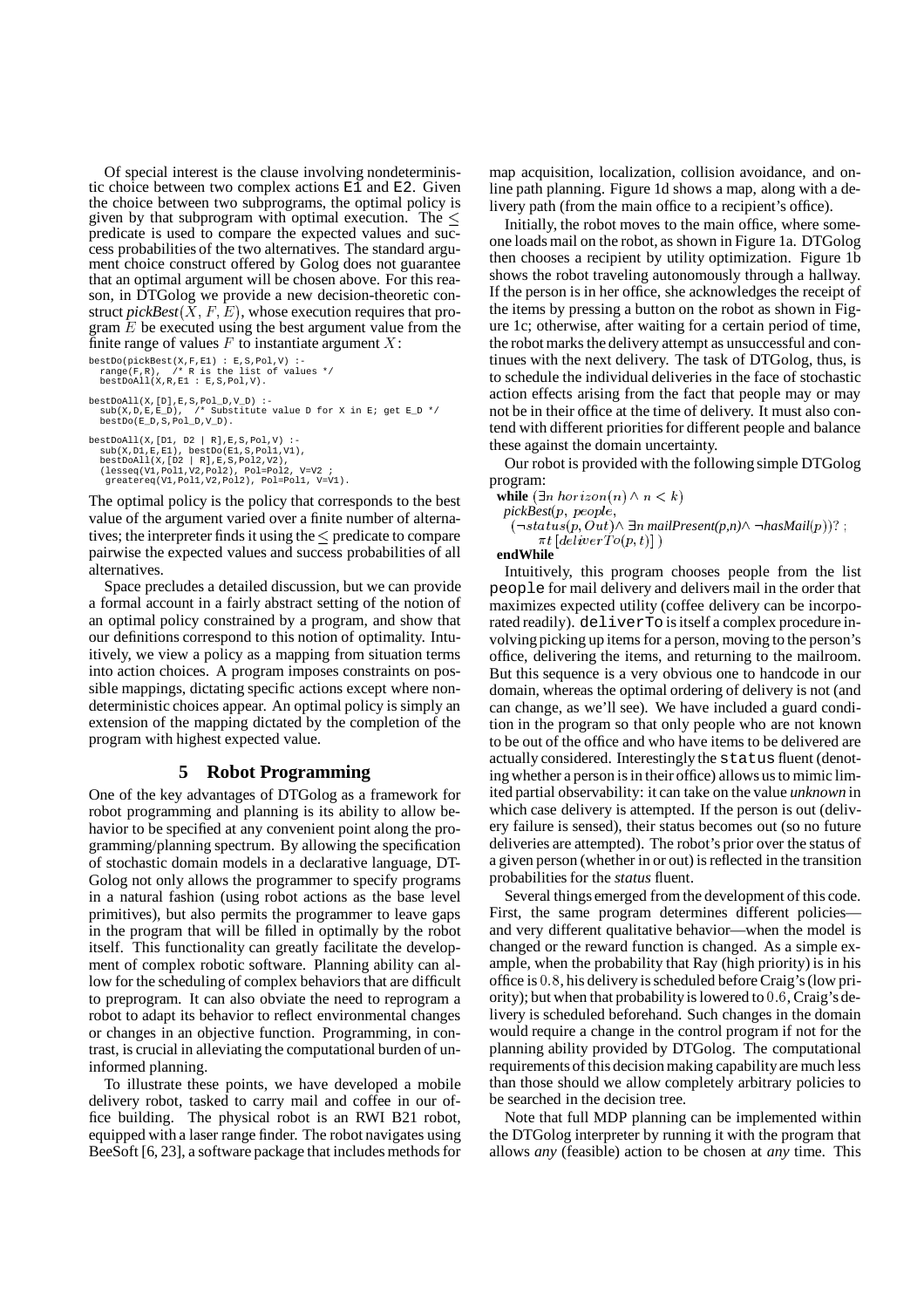

Figure 1: Mail delivery: (a) A person loads mail and coffee onto the robot. (b) DTGolog sends the robot to an office. (c) The recipient accepts the mail and coffee, acknowledging the successful delivery by pressing a button. (d) The map learned by the robot, along with the robot's path (from the main office to recipient).

causes a full decision tree to be constructed. Given the domain complexity, this unconstrained search tree could only be completely evaluated for problems with a maximum horizon of seven (in about 1 minute)—this depth is barely enough to complete the construction of a policy to serve one person. With the program above, the interpreter finds optimal completions for a 3-person domain in about 1 second (producing a policy with success probability 0.94), a 4-person domain in about 9 seconds (success probability 0.93) and a 5-person domain in about 6 minutes (success probability 0.88). This latter corresponds to a horizon of about 30; clearly the decision tree search would be infeasible without the program constraints.

We note that our example programs restrict the policy that the robot can implement, leaving only one choice (the choice of person to whom to deliver mail) available to the robot, with the rest of the robot's behavior fixed by the program. While these programs are quite natural, structuring a program this way may preclude optimal behavior. For instance, by restricting the robot to serving one person at a time, the simultaneous delivery of mail to two people in nearby offices won't be considered. In circumstances where interleaving is impossible (e.g., the robot can carry only one item at a time), this program admits optimal behavior—it describes *how* to deliver an item, leaving the robot to decide only on the order of deliveries. But even in settings where simultaneous or interleaved deliveries are feasible, the "nonoverlapping" program may have sufficiently high utility that restricting the robot's choices is acceptable (since it allows the MDP to be solved more quickly).

These experiments illustrate the benefits of integrating programming and planning for mobile robot programming. We conjecture that the advantage of our framework becomes even more evident as we scale up to more complex tasks. For example, consider a robot that serves dozens of people, while making decisions as to when to recharge its batteries. Mail and coffee requests might arrive sporadically at random points in time, not just once a day (as is the case for our current implementation). Even with today's best planners, the complexity of such tasks is well beyond what can be tackled in reasonable time. DTGolog is powerful enough to accommodate such scenarios. If supplied with programs of the type described above, we expect DTGolog to make the (remaining) planning problem tractable—with a minimal of effort on

the programmer's side.

## **6 Concluding Remarks**

We have provided a general first-order language for specifyingMDPs and imposing constraints on the space of allowable policies by writing a program. In this way we have provided a natural framework for combining decision-theoretic planning and agent programming with an intuitive semantics. We have found this framework to be very flexible as a robot programming tool, integrating programming and planning seamlessly and permitting the developer to choose the point on this spectrum best-suited to the task at hand. While Golog has proven to be an ideal vehicle for this combination, our ideas transcend the specific choice of language.

A number of interesting directions remain to be explored. These include: integrating efficient algorithms and other techniques for solving MDPs into this framework (dynamic programming, abstraction, sampling, etc.); incorporating realistic models of partial observability (a key to ensuring wider applicability of the model); extending the expressive power of the language to include other extensions already defined for the classical Golog model (e.g., concurrency); incorporating declaratively-specified heuristic and search control information; monitoring of on-line execution of DT-Golog programs [21]; and automatically generating sense conditions for stochastic actions.

#### **References**

- [1] Fahiem Bacchus, Joseph Y. Halpern, and Hector J. Levesque. Reasoning about noisy sensors in the situation calculus. In *Proceedings of the Fourteenth International Joint Conference on Artificial Intelligence*, pages 1933–1940, Montreal, 1995.
- [2] Fahiem Bacchusand Froduald Kabanza. Using temporal logic to control search in a forward chaining planner. In M. Ghallab and A. Milani, editors, *New Directionsin Planning*, pages 141–153, Amsterdam, 1996. IOS Press.
- [3] A. G. Barto, S. J. Bradtke, and S. P. Singh. Learning to act using real-time dynamic programming. *Artificial Intelligence*, 72(1–2):81–138, 1995.
- [4] Richard E. Bellman. *Dynamic Programming*. Princeton University Press, Princeton, 1957.
- [5] Craig Boutilier, Thomas Dean, and Steve Hanks. Decision theoretic planning: Structural assumptions and computational leverage. *Journal of Artificial Intelligence Research*, 11:1–94, 1999.